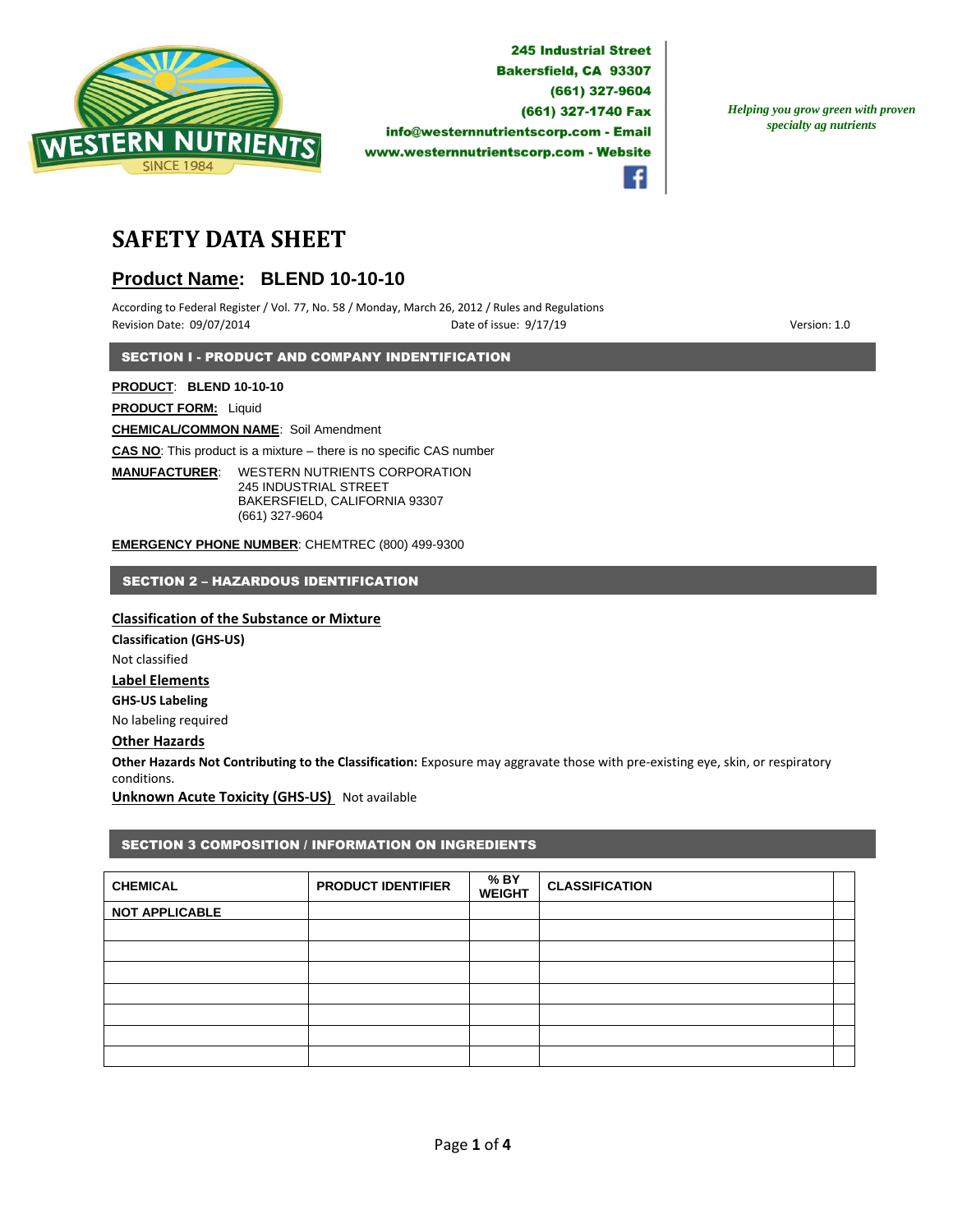

*Helping you grow green with proven specialty ag nutrients*

# **Product Name**: **BLEND 10-10-10**

# Safety Data Sheet

Date: 9/17/2019

According to Federal Register / Vol. 77, No. 58 / Monday, March 26, 2012 / Rules and Regulations

### SECTION 4 - FIRST AID MEASURES

**EYES**: Flush immediately with water for at least 15 minutes. Call a physician if eye irritation persists **SKIN:** Wash thoroughly with soap and water. Remove contaminated clothing and wash before reuse. See a physician if skin becomes irritated.

**INGESTION**: If conscious and alert, drink water or milk to dilute, and then induce vomiting. Call a physician or Poison Control Center immediately.

**INHALATION**: Move to fresh air. If breathing becomes difficult, call a physician.

## SECTION 5 – FIRE-FIGHTING MEASURES

**FLASH POINT**: Not Combustible

**TEST METHOD**: Not pertinent

**FLAMMABLE LIMITS**: Not pertinent

**LEL**: Not pertinent

**UEL**: Not pertinent

**EXTINGUISHING MEDIA**: Not pertinent

**SPECIAL FIREFIGHTING PROCEDURES**: Wear positive pressure, self-contained breathing apparatus and goggles. Contain any liquid runoff.

**UNUSUAL FIRE & EXPLOSION HAZARDS**: None

#### SECTION 6 – ACCIDENTAL RELEASE MEASURES

#### **STEPS TO BE TAKEN IN CASE MATERIAL IS RELEASED OR SPILLED**:

Contain spill, absorb liquids by covering with absorbent material. Vacuum or sweep waste and place in container.

#### **WASTE DISPOSAL METHOD**:

Material, which cannot be used at the site, should be disposed of following all applicable Federal, State and local regulations.

## SECTION 7 – HANDLING AND STORAGE

Store in cool dry area away from children, food, and feed products

Protect from freezing

Avoid contamination and spills

Avoid contact with eyes, skin, and clothing

Avoid inhalation

Wash hands thoroughly before eating or smoking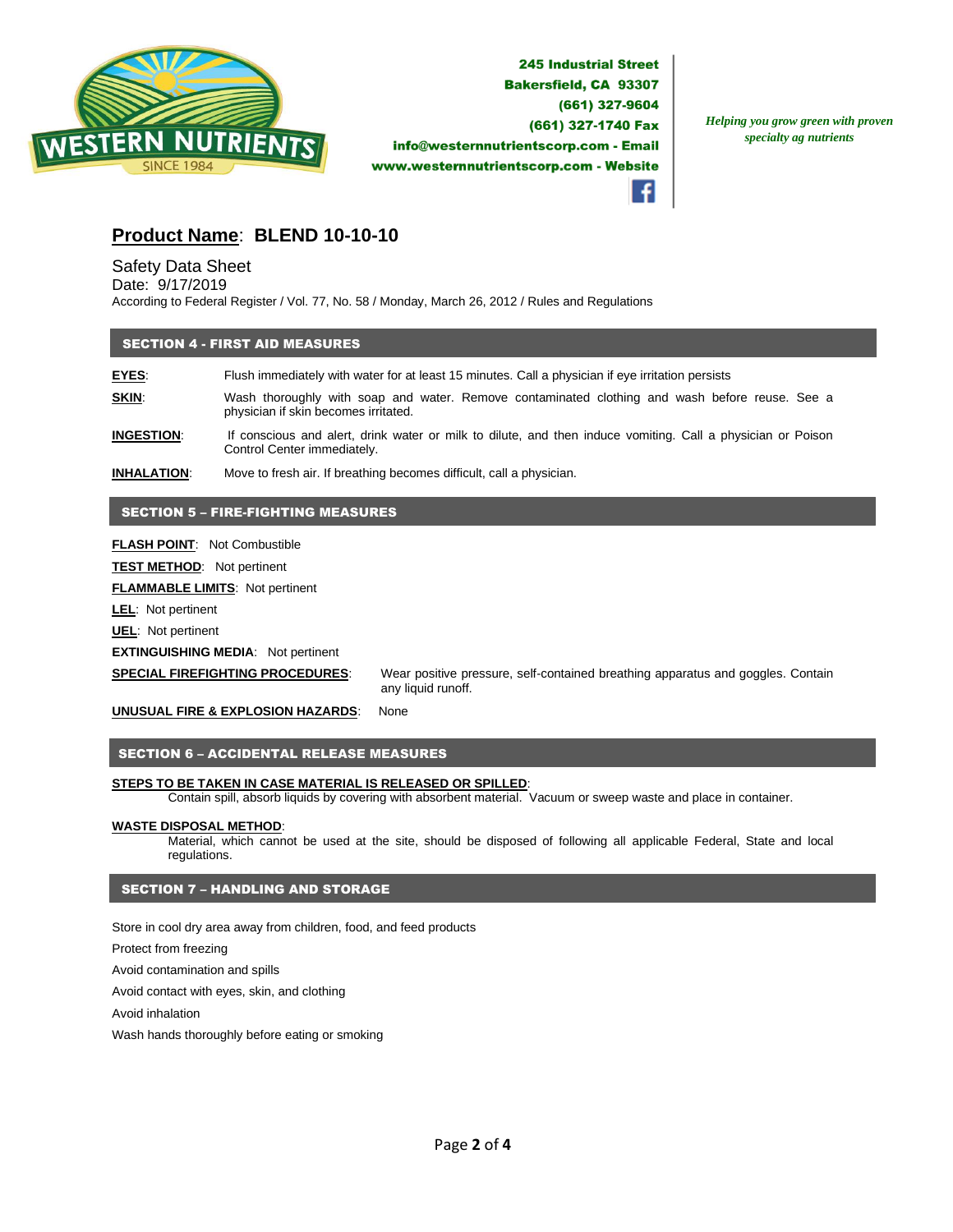

*Helping you grow green with proven specialty ag nutrients*



# **Product Name**: **BLEND 10-10-10**

Safety Data Sheet Date: 9/17/2019 According to Federal Register / Vol. 77, No. 58 / Monday, March 26, 2012 / Rules and Regulations

### SECTION 8 – EXPOSURE CONTROLS/PERSONAL PROTECTION

**EYES**: Chemical dust / splash goggles or full-face shield to prevent eye contact. As a general rule, do not wear contact lenses when handling.

**SKIN:** Impervious gloves and clothes.

**RESPIRATORY**: Not normally needed. If use generates an aerosol mist or respiratory irritation, use NIOSH-approved dust/mist respirator

#### **VENTILATION**: Recommended but no TLV established

**PERSONAL PROTECTIVE EQUIPMENT**: Wear clothing consistent for handling and applying fertilizer



#### SECTION 9 – PHYSICAL AND CHEMICAL PROPERTIES

**APPEARANCE**: LIGHT BLUE LIQUID **ODOR**: SLIGHT ODOR **BOILING POINT**: 215° F **SPECIFIC GRAVITY**: 1.250 **VAPOR PRES**SURE: N/A **PH**: 8 **VAPOR DENSITY (AIR= 1) : <1.0 % VOLATILE**: N/A **WATER SOLUBILITY**: Complete, Miscible **EVAPORATION RATE**: Same as water **HAZARD RATING:** HEALTH: 1 REACTIVITY: 0 FLAMMABILITY: 0 [0=Insignificant 1=Slight 2=Moderate 3=High 4=Extreme]

## SECTION 10 – STABILITY AND REACTIVITY

**STABILITY**: Stable **CONDITIONS TO AVOID**: N/A **INCOMPATIBILITY**: None **HAZARDOUS DECOMPOSITION PRODUCTS**: Not known **HAZARDOUS POLYMERIZATION**: Will not occur **CONDITIONS TO AVOID**: None known

.